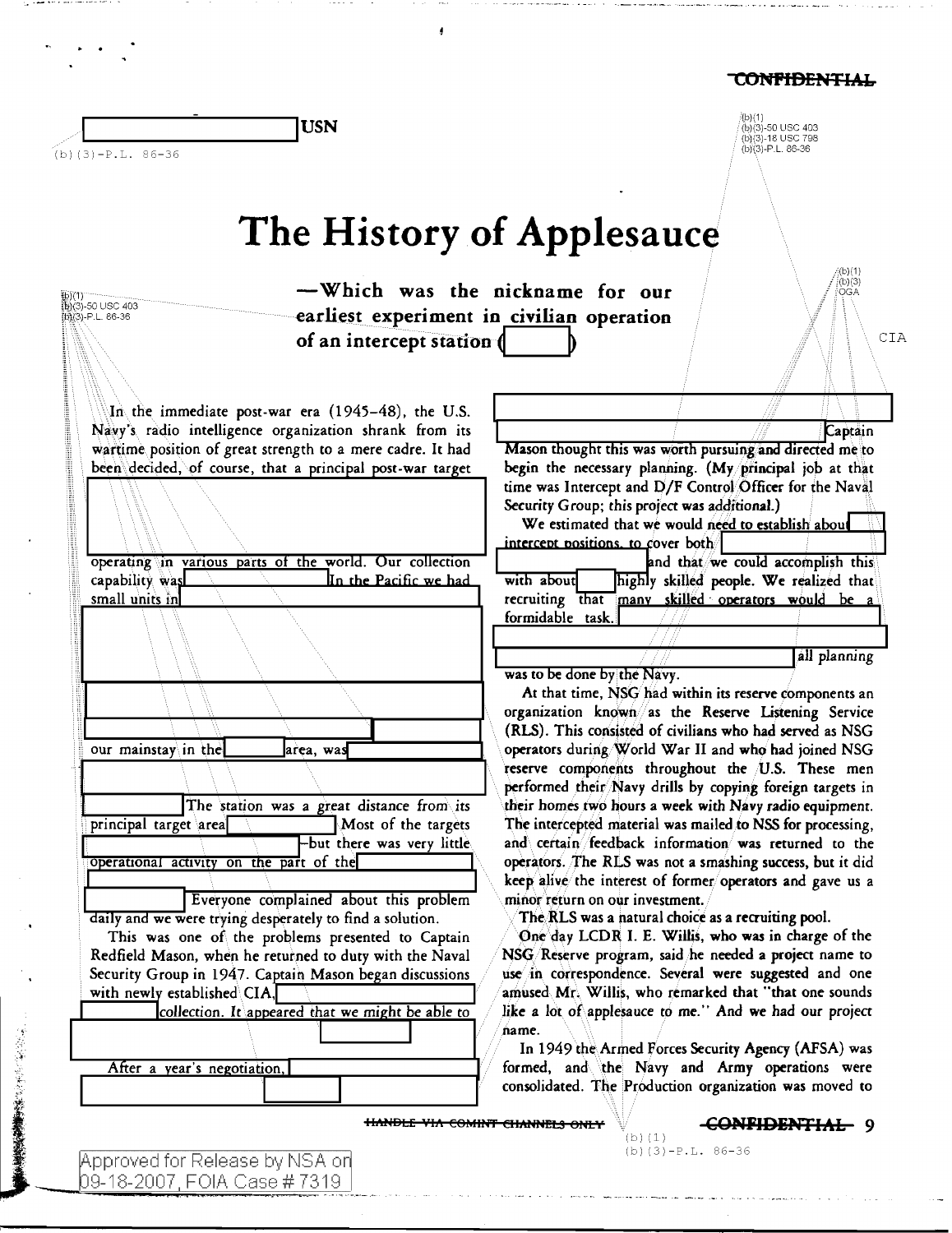## CONFIDENTIAL

Arlington Hall Station, with Captain Mason as the Chief: He reaffirmed the requirement for the  $\overline{\hspace{1em}}$  station and directed that I step up the effort to establish it.

There was one difficulty in the operation of intercept stations at that time that we particularly wanted to remedy. The operators were ordinarily cleared only as high as Confidential, which prevented them from knowing about the results of  $T/A$  or  $C/A$  efforts; thus they received no feedback information and operated in a vacuum. We insisted that all interest Applesauce crew receive the same Top Secret clearance, and, though we had to fight this one all the way to the top in CIA, we finally  $wo0-$ a victory that, I am sure, ultimately contributed to the success of the station.

 $(b)$  $(1)$ 

(b) (3)-P.L. 86-36

The formation of AFSA assisted Project Applesauce in some ways because it gave a wider base for planning. John McIntire, who had experience in facilities planning with<br>ASA, designed the station, as well as the training station, as well as the training facility at Arlington Hall Station that was a near replica of the actual station.

In addition to the RLS operators we hoped to hire, we tombed the ASA Reserve records for experienced men who might be available. We also checked AFSA personnel files.

We then embarked on a unique recruiting effort for cryptologic specialists by mailing a letter to approximately 300 men scattered throughout the U.S., asking if they would be interested in civilian employment with a Government Agency (unspecified) at an overseas location (unspecified) at an unspecified salary, doing work similar to that in which they had been engaged during the recent war.

ind I applied

the signature. We were highly gratified to receive a large number of replies.

CIA

 $(b)(1)$ <br> $(b)(3)$ <br>OGA

The entire communications complex, with the wing which housed USF 61 in the lower right. (U.S. Navy photograph)

~.~~~~~~~~~~~~~~-:~#\$h7~;-t~~;~~i~~\*5';;t~~,~;~~~:-r~:~~~~~~~~~-o::~~~.it@!~~~

10 **CONFIDENTIAL HANDLE VIA COMINT CHANNELS ON**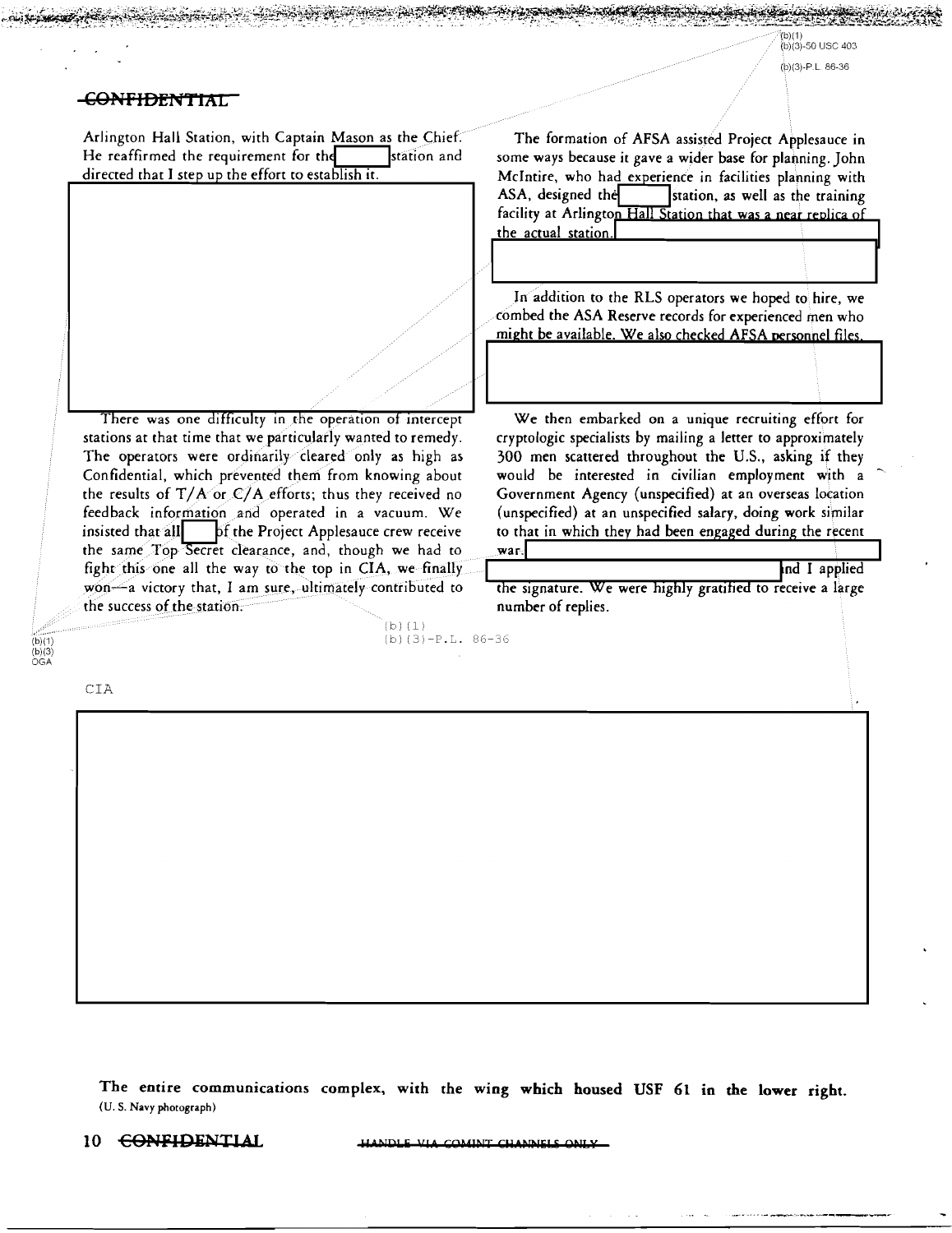急b)(1) ີ**້າ**ວ) (3) –50 USC<br>ມື້ອີງ  $(\mathbb{R}) \setminus (3) - P \cdot L$ . 8G-""3G

**WALLES IN THE CONTROLLER** 

It appeared that we could probably hire an adequate number of people; however, they were scattered all over the U.S. and personal interviews were required. We therefore planned *to* have our interviewing team, consisting of Major Thorsten Erickson, USA, an AFSA\employee,

section of the country. Major Erickson, in mufti, and **Ifter** left in laweled about 10,000 miles in three weeks; they interviewed a large number of applicants and hired most of them. \During the interviews, the candidates were not *told* for whom they would be working, other than the U.S. Government; they were not told where they were going, except that it would be in the  $\vert$  area; and they were not told exactly what they would be doing. The team carried a large amount of cash and paid some men on the spot for travel and other expenses.

Major Erickson was quite pleased with the men he had been able to hire and said he believed they would make a \ good crew with a minimum of training. Most of the hiring was done at the GS 5-7 level with an occasional GS-9\as a supervisor.

 $(b)$   $(1)$ (b) (3) OGA

CIA

 $(b)(3) P L$ <br>86-36

· 1994年1月1日, 1994年1月1日, 1994年1月1日, 1994年1月1日, 1994年1月1日, 1995年1月1日, 1995年1月, 1995年1月, 1995年1月, 1995年

We also had to find a suitable person to be the civilian in charge and the deputy. This proved to be a monumental undertaking requiring approximately six monthsi I had several possible candidates; however, for personal reasons, most of them declined, and one was rejected for security reasons. Fortunately we had an ace in the hole in the form of USN (Retired) and Chief<br>Radioman USN (Retired), highly experienced USN (Retired), highly experienced individuals who very reluctantly agreed to come out of Florida retirement and head the project at salaries of \$10,000 per year-a lot of money in those days.

In the meantime, I is a limit of the meantime, frantically to finish installation of the training facility in *A*<br>Building. AHS.

employees were brought to Arlington Hall to be briefed. Code-copying speed and learned as much as we knew about<br>Fitzpatrick explained to them, for the first time, exactly the the state of the They were also briefed on where they were going and what they would be doing. personnel matters, living conditions and all of When was mentioned, I watched their the other things they needed to know about their new job.<br>faces and concluded that most of them had a general idea There was an absolute minimum of complaining, sickness, of where they were going; however, it was obvious a few of  $\qquad$  and absenteeism; we had a gung-ho crew. them did not. One man told me he had been sure he was Inthe fall of 1950, the men completed training and going to  $\vert$  At the end of the briefing, we asked if anyone w~ back out: we were cheered to see not a ... -------------------· single hand. *Post-Log* 

 $86 - 36$ (b) $(3) - 50$  USC  $403$ (b) $(3)-18.05C$ 

# 798 **CONFIDENTIAL**

The operations room | laken about 3 years after the station was established. The facility originally had positions, most of which are positions, most of which are **shown here.**  $\overline{\text{Show a height}}$  (b) (1)<br>(Photo classified CONEIDENTIAL) (b) (3) -50 USC 403  $(b) (1)$ (Photo classified CONEIDENTIAL)

and updating of their knowledge. Those hired to man the communications circuits worked in the Arlington Hall Finally, all of our new Station Communications Center. The men regained their<br>employees were brought to Arlington Hall to be briefed. code copying speed and learned as much as we knew about was mentioned, I watched their the other things they needed to know about their new job.



**LOWELL WE COMINT CHANNELS ONLY <b>CONFIDENTIAL** 11

(b)  $(3)-P.L. 86-36$